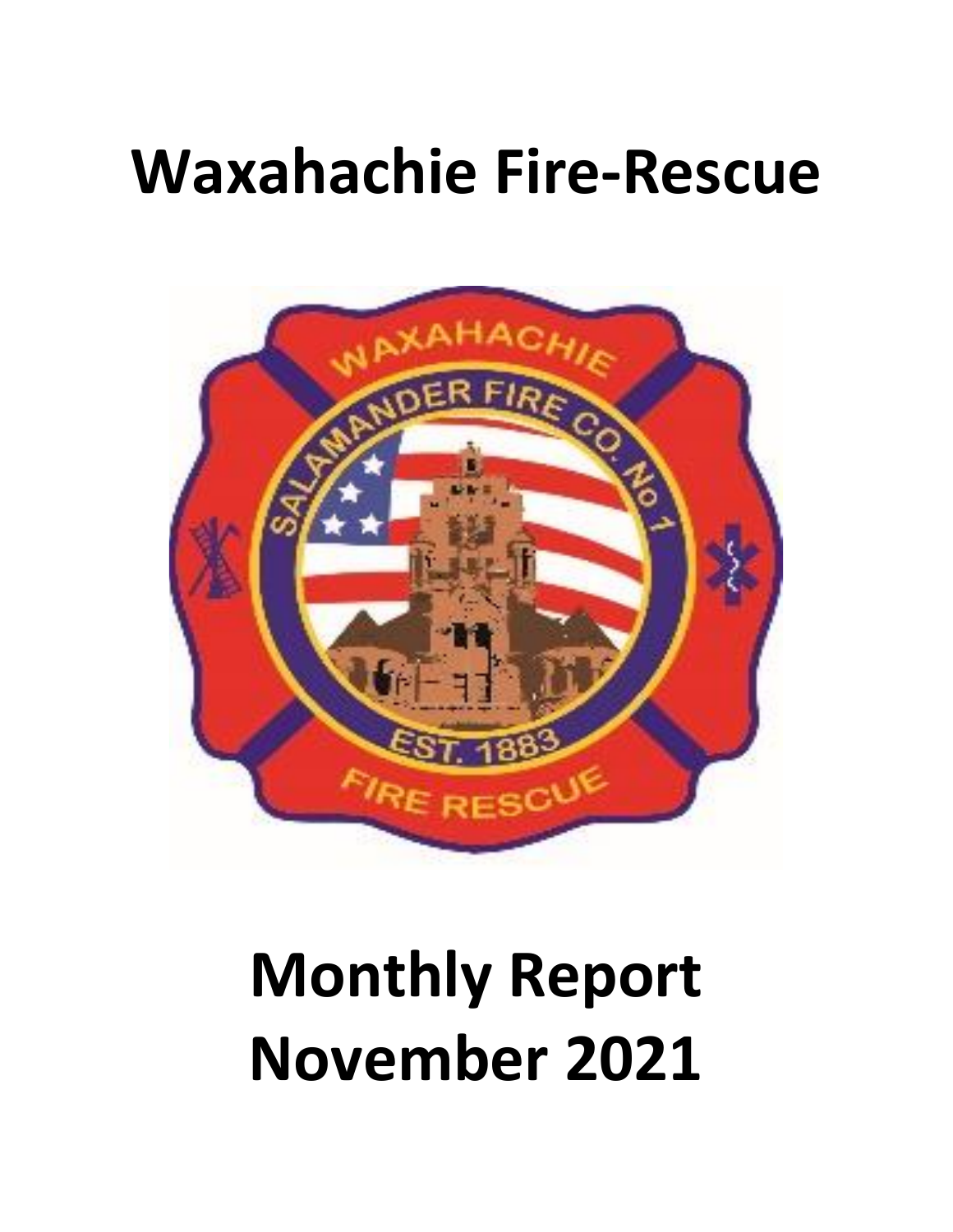

### **Fire Statistics**



| <b>Major Incident Type</b>                        | Count | Percentage |
|---------------------------------------------------|-------|------------|
| <b>Fires</b>                                      | 14    | 3.39       |
| Overpressure rupture, explosion, overheat-no fire |       | 0.24       |
| Rescue & Emergency Medical Service                | 273   | 66.1       |
| Hazardous Condition (No Fire)                     | 11    | 2.66       |
| Service Call                                      | 54    | 13.08      |
| Good Intent Call                                  | 19    | 4.6        |
| False Alarm and False Call                        | 40    | 9.69       |
| Special Incident Type                             |       | 0.24       |
| <b>Total All Calls</b>                            | 413   |            |

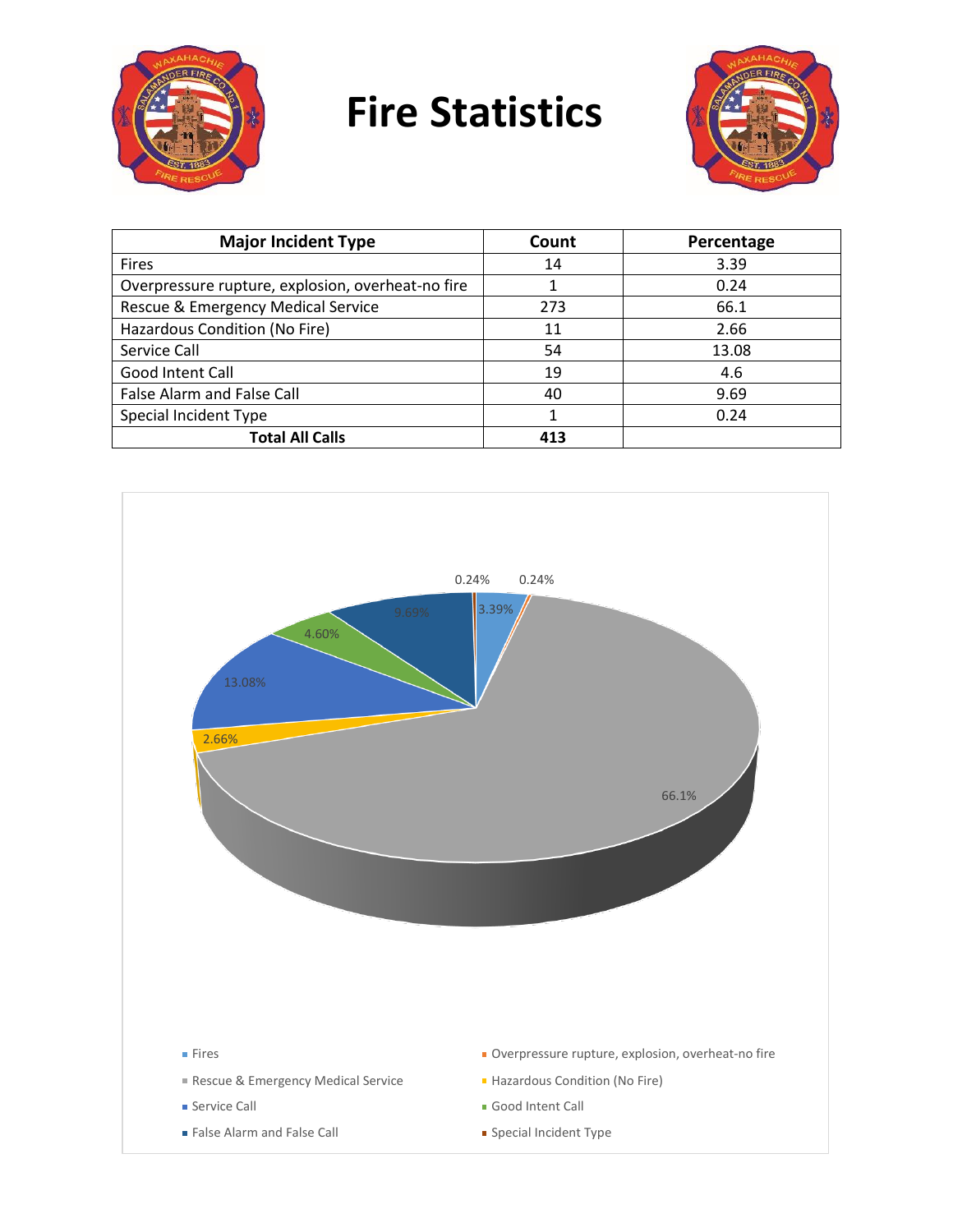

## **Fire-Rescue Incident Response Time Analysis**



| <b>Response Minutes</b>               | Count | Percentage                         |
|---------------------------------------|-------|------------------------------------|
| 00                                    | 3     | 0.74                               |
| 01                                    | 12    | 2.96                               |
| 02                                    | 33    | 8.13                               |
| 03                                    | 49    | 12.07                              |
| 04                                    | 71    | 17.49                              |
| 05                                    | 72    | 17.73                              |
| 06                                    | 47    | 11.58                              |
| 07                                    | 50    | 12.32                              |
| 08                                    | 27    | 6.65                               |
| 09                                    | 9     | 2.22                               |
| 10                                    | 6     | 1.48                               |
| 11                                    | 5     | 1.23                               |
| 12                                    | 5     | 1.23                               |
| 13                                    | 3     | 0.74                               |
| $14+$                                 | 13    | 3.2                                |
| <b>Total of All Incident Arrivals</b> | 406   | <b>Average Response Time 06:02</b> |
| <b>Cancelled Prior to Arrival</b>     | 7     |                                    |
| <b>Total Incidents</b>                | 413   |                                    |

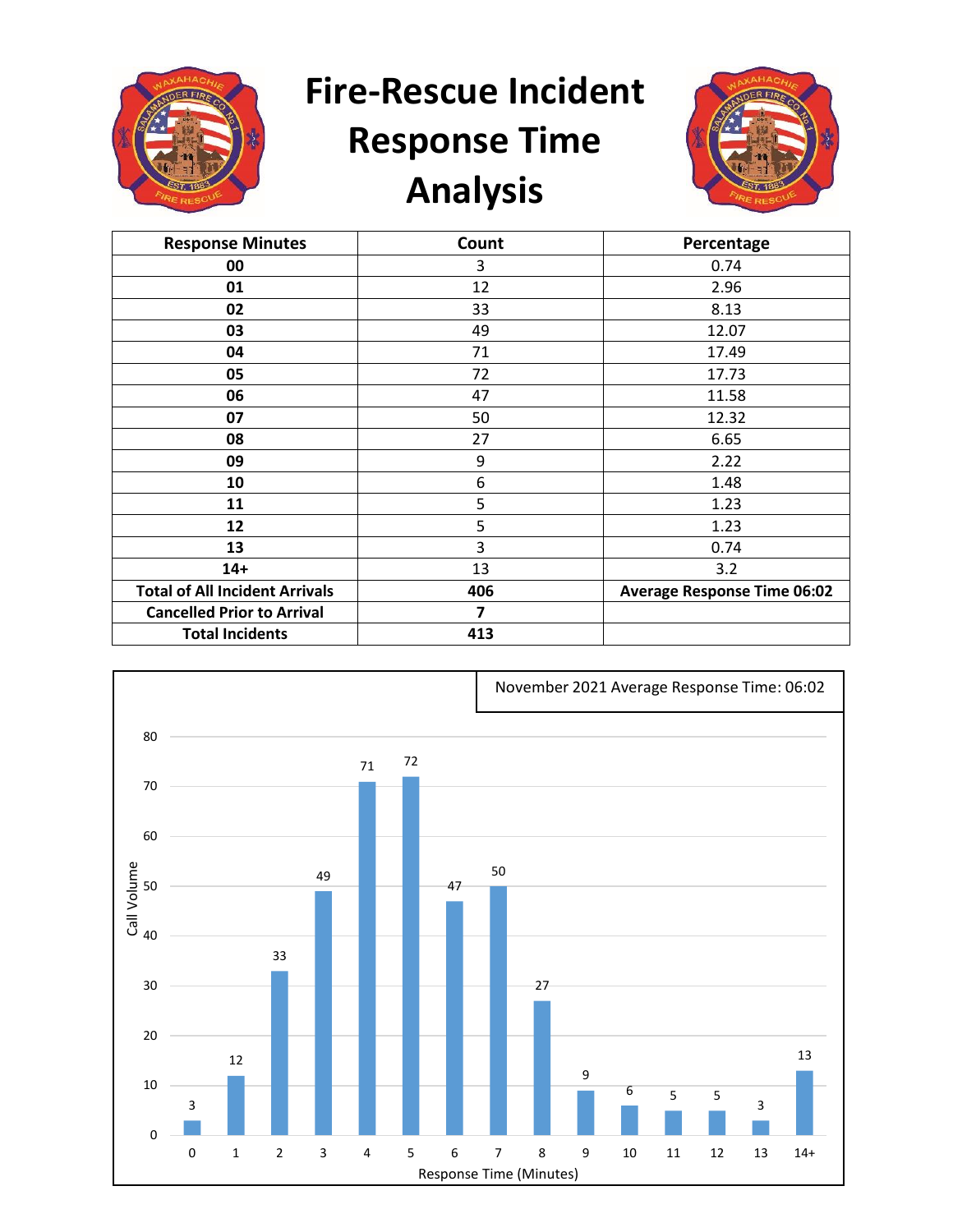

#### **Monthly Fire Prevention/Inspection Statistics**



| <b>Fire Prevention &amp; Inspection Activity</b> | Count          | Percentage    |
|--------------------------------------------------|----------------|---------------|
| <b>Certificate of Occupancies</b>                | 11             | 10.8          |
| Fire Alarm Inspection                            | 0              |               |
| <b>Foster Home Inspections</b>                   | 2              | 2             |
| <b>General Inspections</b>                       | 2              | $\mathfrak z$ |
| <b>Plan Reviews</b>                              | 62             | 60.8          |
| Site Inspections                                 | $\Omega$       |               |
| Fire Sprinkler Inspections                       | 13             | 12.8          |
| <b>Ventahood Inspections</b>                     | 0              |               |
| Other Inspections                                | $\Omega$       |               |
| Re-Inspections                                   | 3              | 2.9           |
| <b>Total Inspections</b>                         | 93             | 91.2          |
| Consultations                                    | 1              | 1             |
| <b>Control Burn Authorizations</b>               | 0              |               |
| <b>Presentations Made</b>                        | 0              |               |
| <b>Total Miscellaneous Activity</b>              | 1              | 1             |
| Incident Response (on-duty)                      | 1              | 1             |
| Incident Response (off-duty)                     | $\overline{4}$ | 3.9           |
| <b>Total Incident Responses</b>                  | 5              | 4.9           |
| Fire/Arson Investigations Performed (on-duty)    | 3              | 2.9           |
| Fire/Arson Investigations Performed (off-duty)   | $\Omega$       |               |
| <b>Total Investigations</b>                      | 3              | 2.9           |
| <b>Total All Activities</b>                      | 102            |               |

![](_page_3_Figure_4.jpeg)